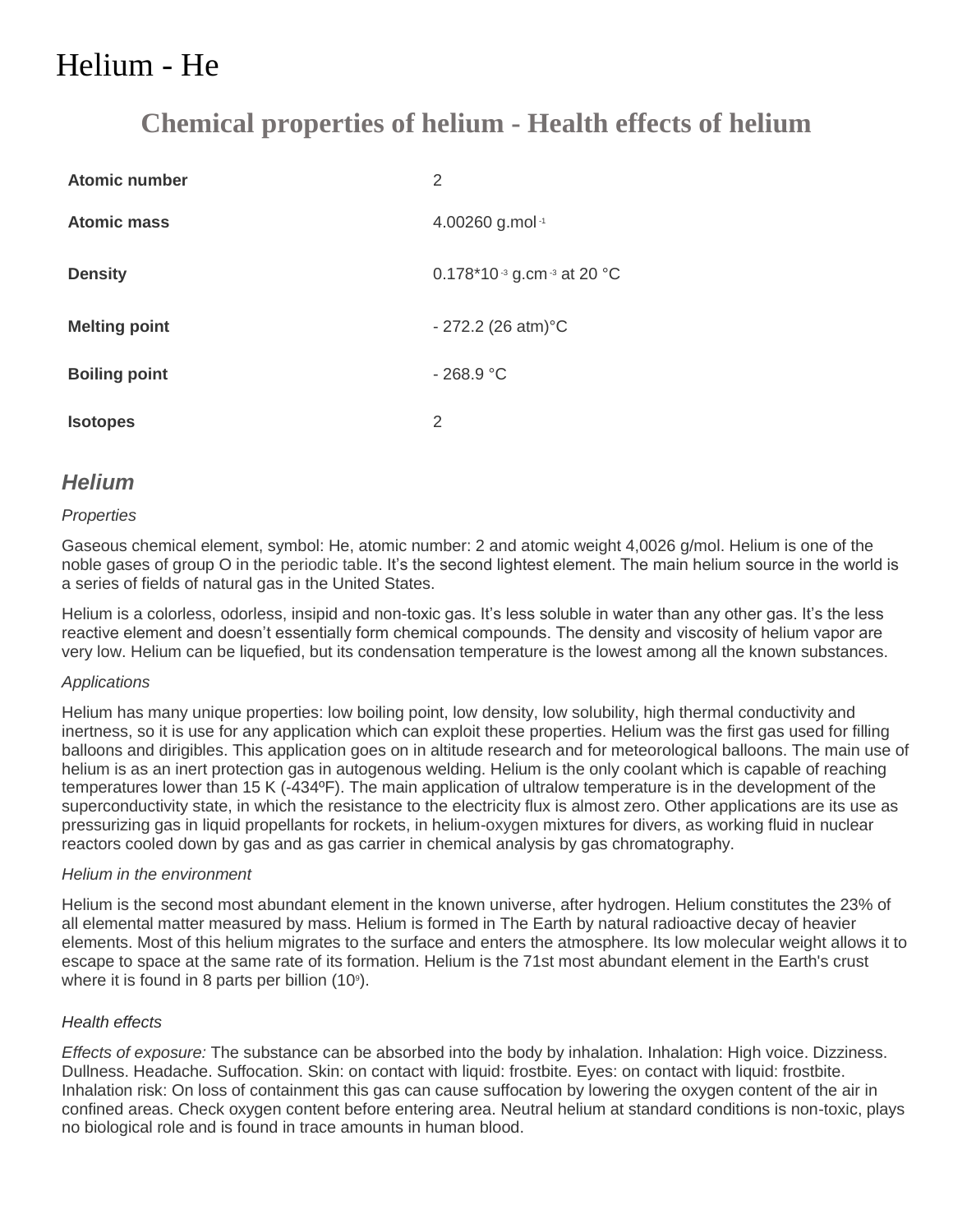Printing date 11/16/2015 Reviewed on 11/16/2015



(Cont'd. on page 2)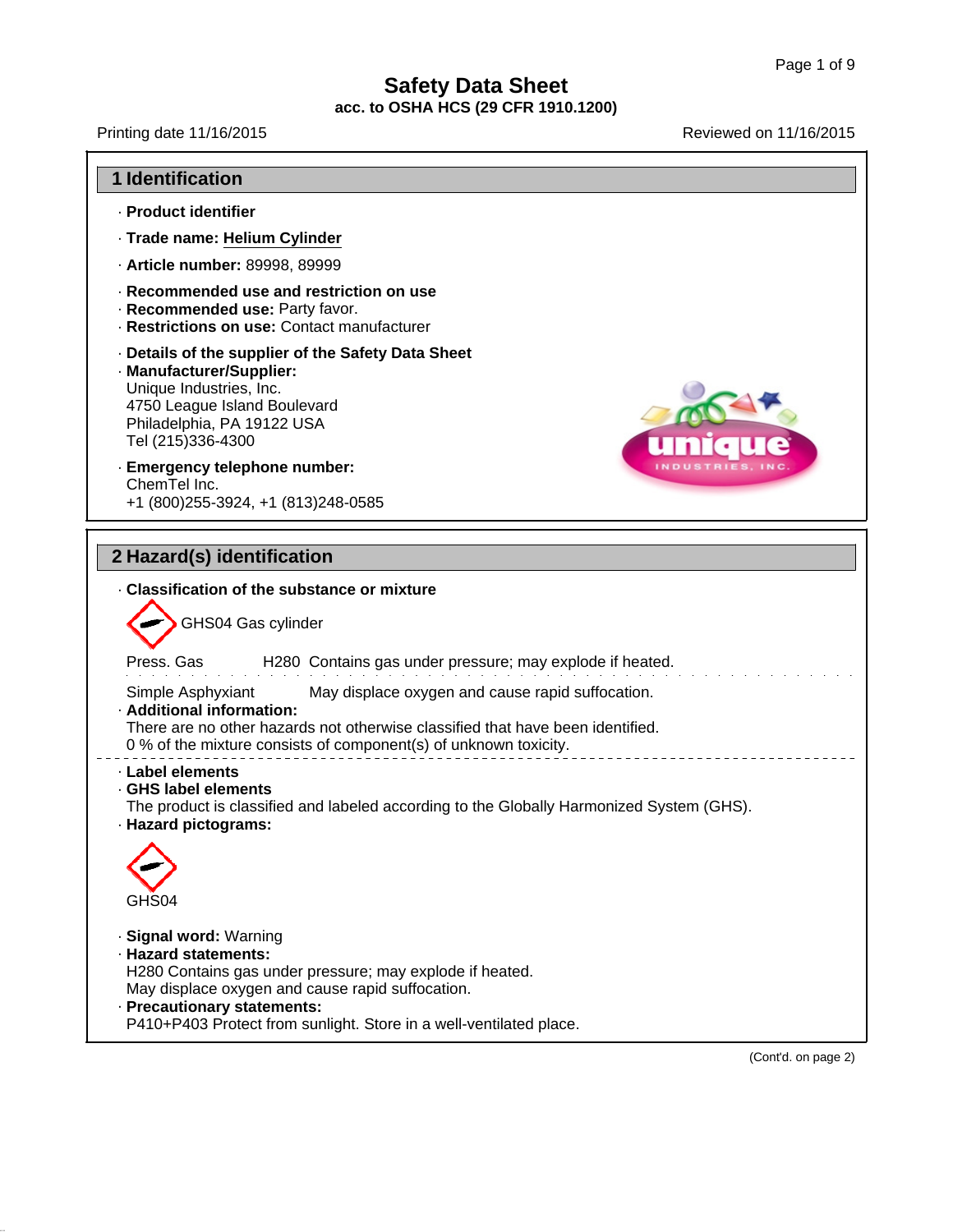# **Safety Data Sheet**

**acc. to OSHA HCS (29 CFR 1910.1200)**

Printing date 11/16/2015 Reviewed on 11/16/2015

**Trade name: Helium Cylinder**

(Cont'd. of page 1)

| 3 Composition/information on ingredients                                                                                                                                                                                                   |                                                                                                                                                                                       |                    |         |  |
|--------------------------------------------------------------------------------------------------------------------------------------------------------------------------------------------------------------------------------------------|---------------------------------------------------------------------------------------------------------------------------------------------------------------------------------------|--------------------|---------|--|
| . Chemical characterization: Mixtures<br>. Description: Mixture of the substances listed below with nonhazardous additions.                                                                                                                |                                                                                                                                                                                       |                    |         |  |
| · Dangerous components:                                                                                                                                                                                                                    |                                                                                                                                                                                       |                    |         |  |
| 7440-59-7 helium                                                                                                                                                                                                                           |                                                                                                                                                                                       | ◆ Press. Gas, H280 | $>80\%$ |  |
|                                                                                                                                                                                                                                            | 132259-10-0 compressed air                                                                                                                                                            | ◆ Press. Gas, H280 | 10-20%  |  |
| · Additional information:<br>For the listed ingredient(s), the identity and exact percentage(s) are being withheld as a trade secret.                                                                                                      |                                                                                                                                                                                       |                    |         |  |
| <b>4 First-aid measures</b><br>Description of first aid measures<br>· General information: No special measures required.                                                                                                                   |                                                                                                                                                                                       |                    |         |  |
| . After inhalation: Supply fresh air; consult doctor in case of complaints.<br>- After skin contact:<br>In cases of frostbite, rinse with plenty of water. Do not remove clothing.<br>If skin irritation is experienced, consult a doctor. |                                                                                                                                                                                       |                    |         |  |
| · After eye contact:<br>· Information for doctor                                                                                                                                                                                           | Remove contact lenses if worn.<br>Rinse opened eye for several minutes under running water. If symptoms persist, consult a doctor.<br>. After swallowing: Unlikely route of exposure. |                    |         |  |

- · **Most important symptoms and effects, both acute and delayed:**
- **Dizziness**
- Frostbite
- · **Danger:** May displace oxygen and cause rapid suffocation.
- · **Indication of any immediate medical attention and special treatment needed:**
- If necessary oxygen respiration treatment.

#### **5 Fire-fighting measures**

- · **Extinguishing media**
- · **Suitable extinguishing agents:** Use fire fighting measures that suit the environment.
- · **For safety reasons unsuitable extinguishing agents:** None.
- · **Special hazards arising from the substance or mixture** Risk of explosion if heated under confinement.
- · **Advice for firefighters**
- · **Protective equipment:**

Wear self-contained respiratory protective device.

- Wear fully protective suit.
- · **Additional information:** Cool endangered product with water spray.

(Cont'd. on page 3)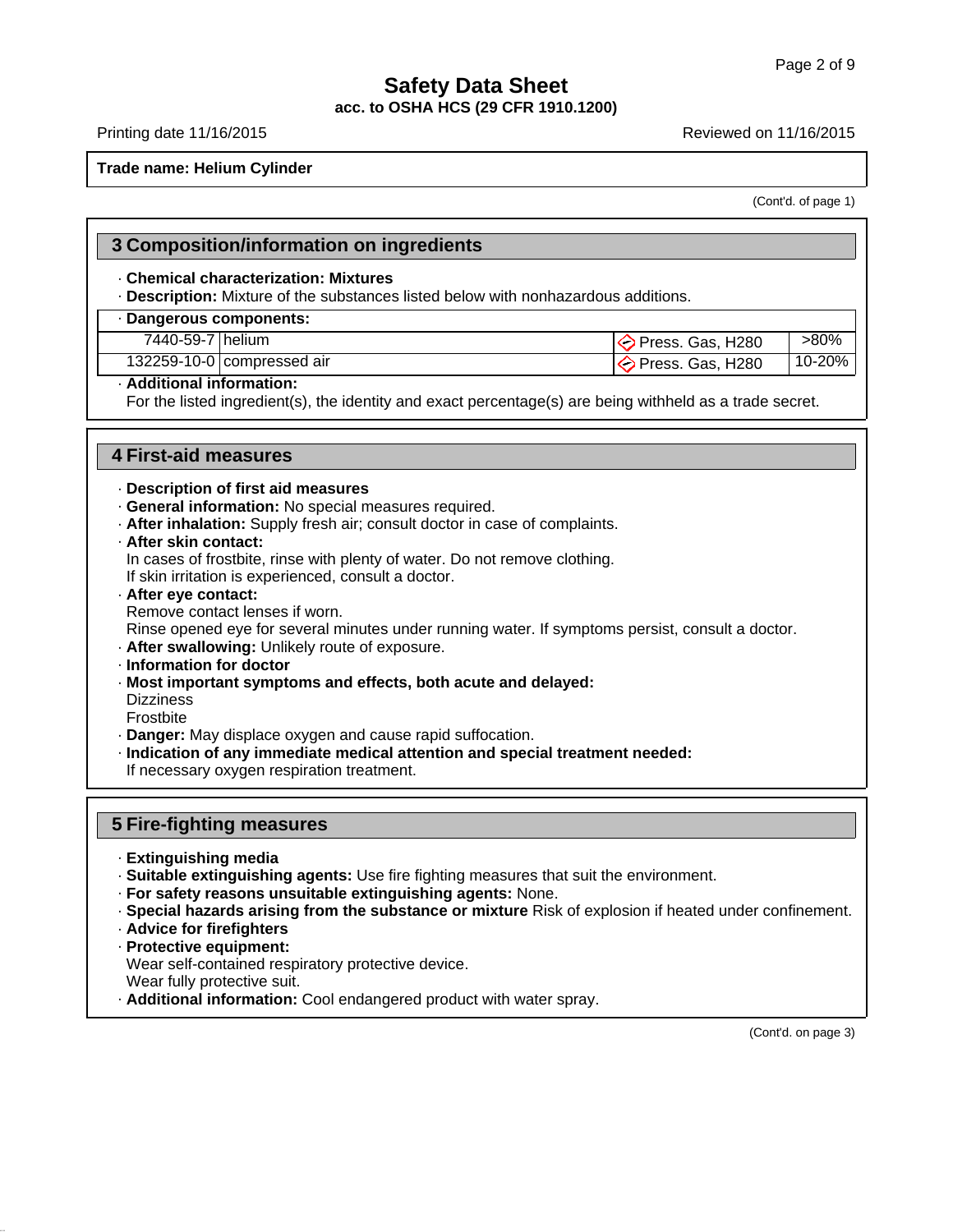# **Safety Data Sheet**

**acc. to OSHA HCS (29 CFR 1910.1200)**

Printing date 11/16/2015 Reviewed on 11/16/2015

**Trade name: Helium Cylinder**

(Cont'd. of page 2)

#### **6 Accidental release measures**

- · **Personal precautions, protective equipment and emergency procedures:** Ensure adequate ventilation.
- · **Environmental precautions:** Do not allow to enter sewers/ surface or ground water.
- · **Methods and material for containment and cleaning up:** Allow to evaporate.
- · **Reference to other sections:**
- See Section 7 for information on safe handling.
- See Section 8 for information on personal protection equipment.
- See Section 13 for disposal information.

### **7 Handling and storage**

- · **Handling**
- · **Precautions for safe handling:** Use only in well ventilated areas.
- · **Information about protection against explosions and fires:**

Risk of explosion if heated under confinement.

- · **Conditions for safe storage, including any incompatibilities**
- · **Storage**
- · **Requirements to be met by storerooms and receptacles:** Store in a cool location.
- · **Information about storage in one common storage facility:** Store away from foodstuffs.
- · **Further information about storage conditions:** Keep containers tightly sealed.
- · **Specific end use(s):** No relevant information available.

### **8 Exposure controls/personal protection**

- · **Additional information about design of technical systems:** No further data; see item 7.
- · **Control parameters**

| . Components with limit values that require monitoring at the workplace:                                                                    |                                                     |  |  |
|---------------------------------------------------------------------------------------------------------------------------------------------|-----------------------------------------------------|--|--|
| 7440-59-7 helium                                                                                                                            |                                                     |  |  |
| TLV (USA)                                                                                                                                   | <b>TLV withdrawn, see App. F; simple asphyxiant</b> |  |  |
| EL (Canada)                                                                                                                                 | Simple asphyxiant                                   |  |  |
|                                                                                                                                             | LMPE (Mexico) Asfixiante simple                     |  |  |
| · Exposure controls<br>· Personal protective equipment:                                                                                     |                                                     |  |  |
| · General protective and hygienic measures:                                                                                                 |                                                     |  |  |
| The usual precautionary measures for handling chemicals should be followed.                                                                 |                                                     |  |  |
| Keep away from foodstuffs, beverages and feed.<br>A A $I$ is a function of the contracted by the contracted by a set of $I$ and $I$ and $I$ |                                                     |  |  |

Wash hands before breaks and at the end of work.

- · **Engineering controls:** Store in a well-ventilated place.
- · **Breathing equipment:**

Not required under normal conditions of use.

Use suitable respiratory protective device in case of insufficient ventilation.

· **Protection of hands:** Not required under normal conditions of use.

(Cont'd. on page 4)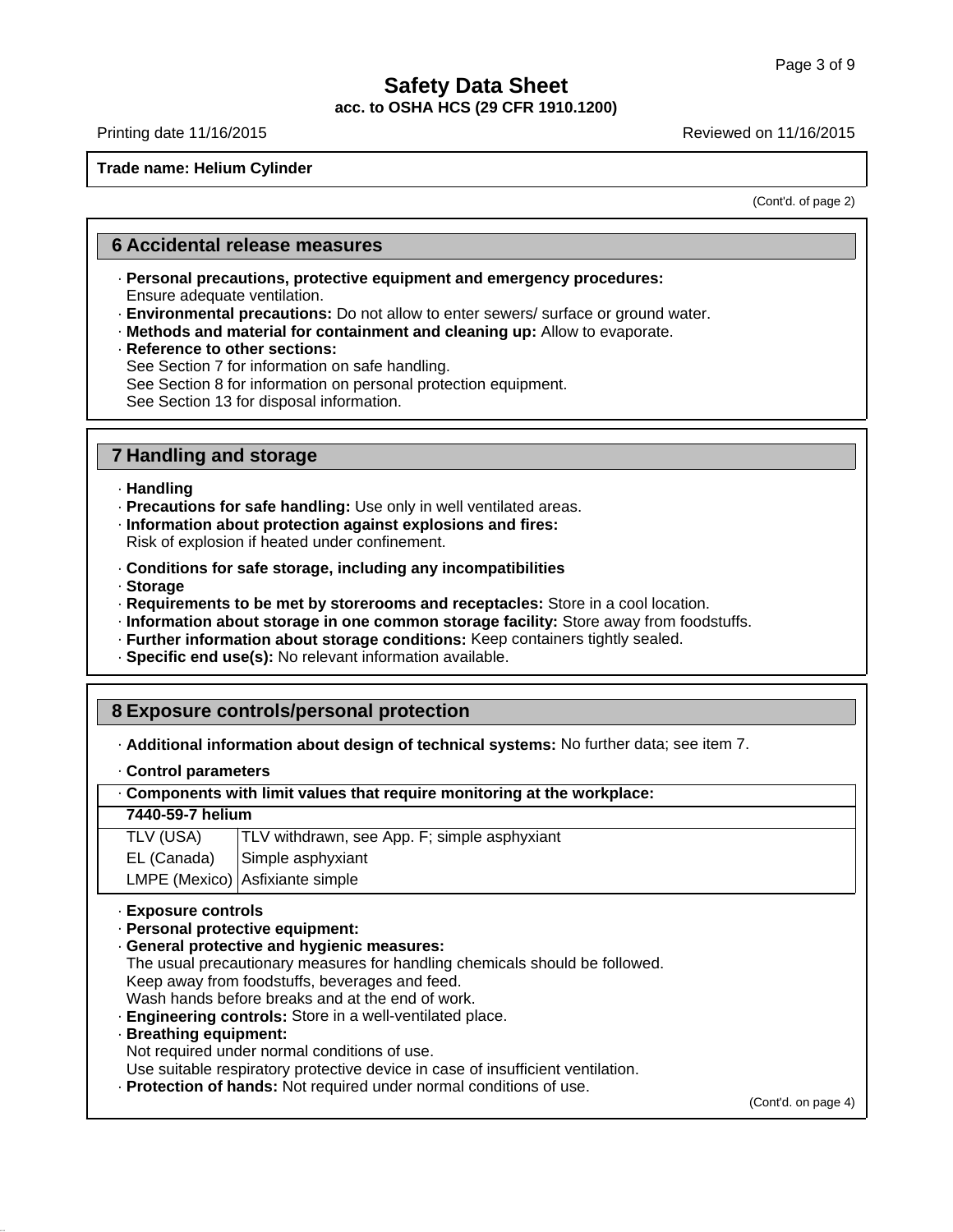Printing date 11/16/2015 **Reviewed on 11/16/2015** 

#### **Trade name: Helium Cylinder**

(Cont'd. of page 3)

· **Eye protection:** Follow relevant national guidelines concerning the use of protective eyewear. · **Body protection:**

Not required under normal conditions of use. None

· **Limitation and supervision of exposure into the environment** No relevant information available.

| 9 Physical and chemical properties                                                              |                               |  |
|-------------------------------------------------------------------------------------------------|-------------------------------|--|
| Information on basic physical and chemical properties<br>· General information<br>· Appearance: |                               |  |
| Form:                                                                                           |                               |  |
| Color:                                                                                          | Compressed gas<br>Clear       |  |
| · Odor:                                                                                         | Recognizable                  |  |
| Odor threshold:                                                                                 | Not determined.               |  |
| · pH-value:                                                                                     | Not determined.               |  |
|                                                                                                 |                               |  |
| Change in condition:<br><b>Melting point/Melting range:</b>                                     | Not determined.               |  |
| <b>Boiling point/Boiling range:</b>                                                             | <-200 °C (<-328 °F)           |  |
|                                                                                                 |                               |  |
| · Flash point:                                                                                  | Not applicable.               |  |
| · Flammability (solid, gaseous):                                                                | Not determined.               |  |
| · Auto-ignition temperature:                                                                    | Not determined.               |  |
| Decomposition temperature:                                                                      | Not determined.               |  |
| · Auto igniting:                                                                                | Product is not self-igniting. |  |
| · Danger of explosion:                                                                          | Not determined.               |  |
| · Explosion limits:                                                                             |                               |  |
| Lower:                                                                                          | Not determined.               |  |
| Upper:                                                                                          | Not determined.               |  |
| Oxidizing properties:                                                                           | Not determined.               |  |
| · Vapor pressure:                                                                               | Not determined.               |  |
| · Density:                                                                                      | Not determined.               |  |
| · Relative density:                                                                             | Not determined.               |  |
| · Vapor density:                                                                                | Not determined.               |  |
| · Evaporation rate:                                                                             | Not applicable.               |  |
| · Solubility in / Miscibility with:                                                             |                               |  |
| Water:                                                                                          | Slightly soluble.             |  |
| · Partition coefficient (n-octanol/water): Not determined.                                      |                               |  |
| · Viscosity:                                                                                    |                               |  |
| Dynamic:                                                                                        | Not determined.               |  |
| Kinematic:                                                                                      | Not determined.               |  |
|                                                                                                 | (Cont'd. on page 5)           |  |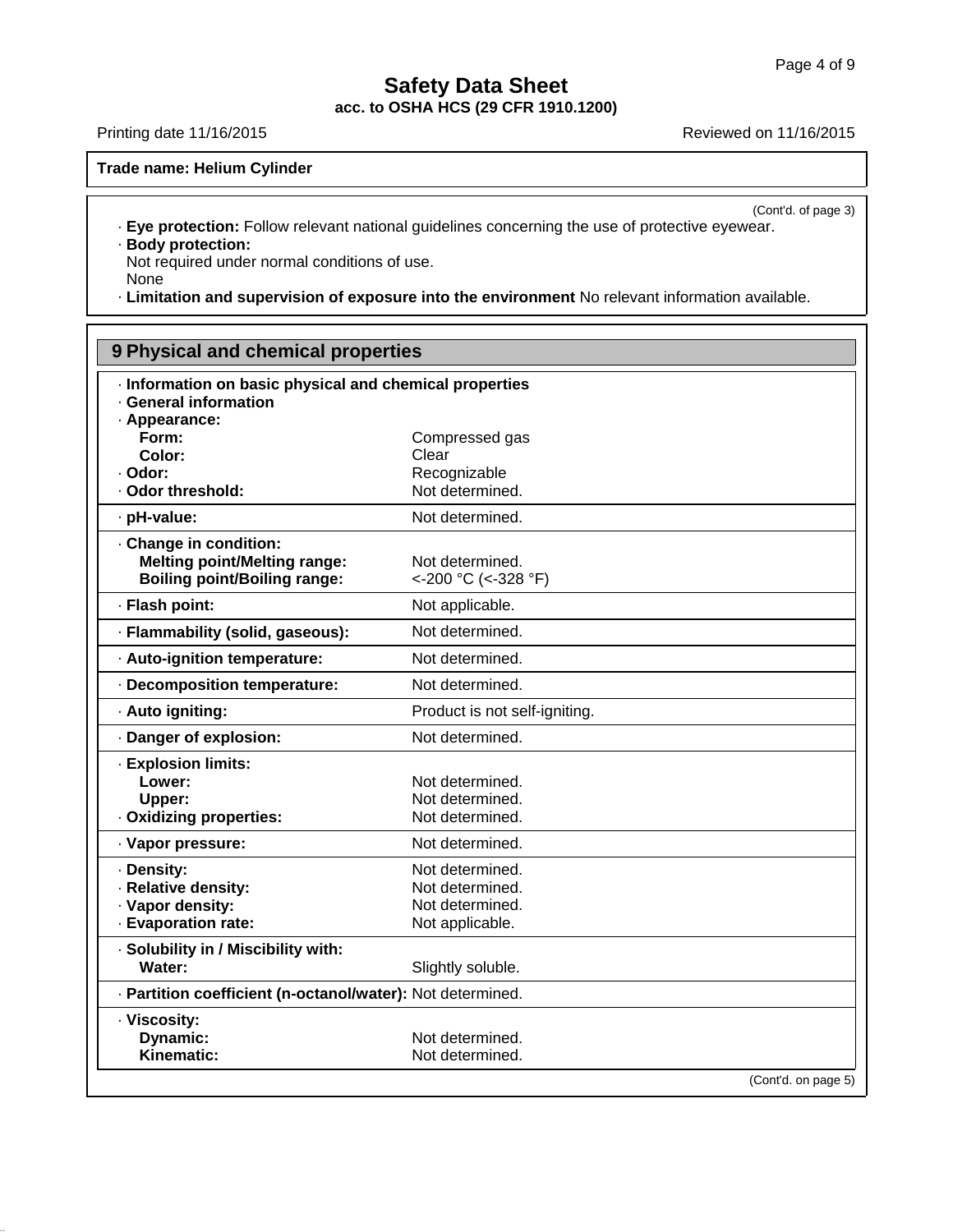Printing date 11/16/2015 Reviewed on 11/16/2015

**Trade name: Helium Cylinder**

(Cont'd. of page 4)

· **Other information** No relevant information available.

### **10 Stability and reactivity**

- · **Reactivity:** No relevant information available.
- · **Chemical stability:** Stable under normal temperatures and pressures.
- · **Thermal decomposition / conditions to be avoided:**
- Contains gas under pressure; may explode if heated.
- · **Possibility of hazardous reactions:** No dangerous reactions known.
- · **Conditions to avoid:** No relevant information available.
- · **Incompatible materials:** No relevant information available.
- · **Hazardous decomposition products:** Possible in traces.

#### **11 Toxicological information**

- · **Information on toxicological effects**
- · **Acute toxicity:**
- · **LD/LC50 values that are relevant for classification:** None.
- · **Primary irritant effect:**
- · **On the skin:** Based on available data, the classification criteria are not met.
- · **On the eye:** Based on available data, the classification criteria are not met.
- · **Sensitization:** No sensitizing effects known.
- · **Additional toxicological information:**
- · **Carcinogenic categories**

#### · **IARC (International Agency for Research on Cancer)**

None of the ingredients are listed.

#### · **NTP (National Toxicology Program):**

None of the ingredients are listed.

#### · **OSHA-Ca (Occupational Safety & Health Administration):**

None of the ingredients are listed.

- · **Probable route(s) of exposure:**
- Inhalation.
- Eye contact.

Skin contact.

- · **Acute effects (acute toxicity, irritation and corrosivity):**
- May displace oxygen and cause rapid suffocation.
- · **Repeated dose toxicity:** No relevant information available.
- · **CMR effects (carcinogenity, mutagenicity and toxicity for reproduction)**
- · **Germ cell mutagenicity:** Based on available data, the classification criteria are not met.
- · **Carcinogenicity:** Based on available data, the classification criteria are not met.
- · **Reproductive toxicity:** Based on available data, the classification criteria are not met.
- · **STOT-single exposure:** Based on available data, the classification criteria are not met.
- · **STOT-repeated exposure:** Based on available data, the classification criteria are not met.

(Cont'd. on page 6)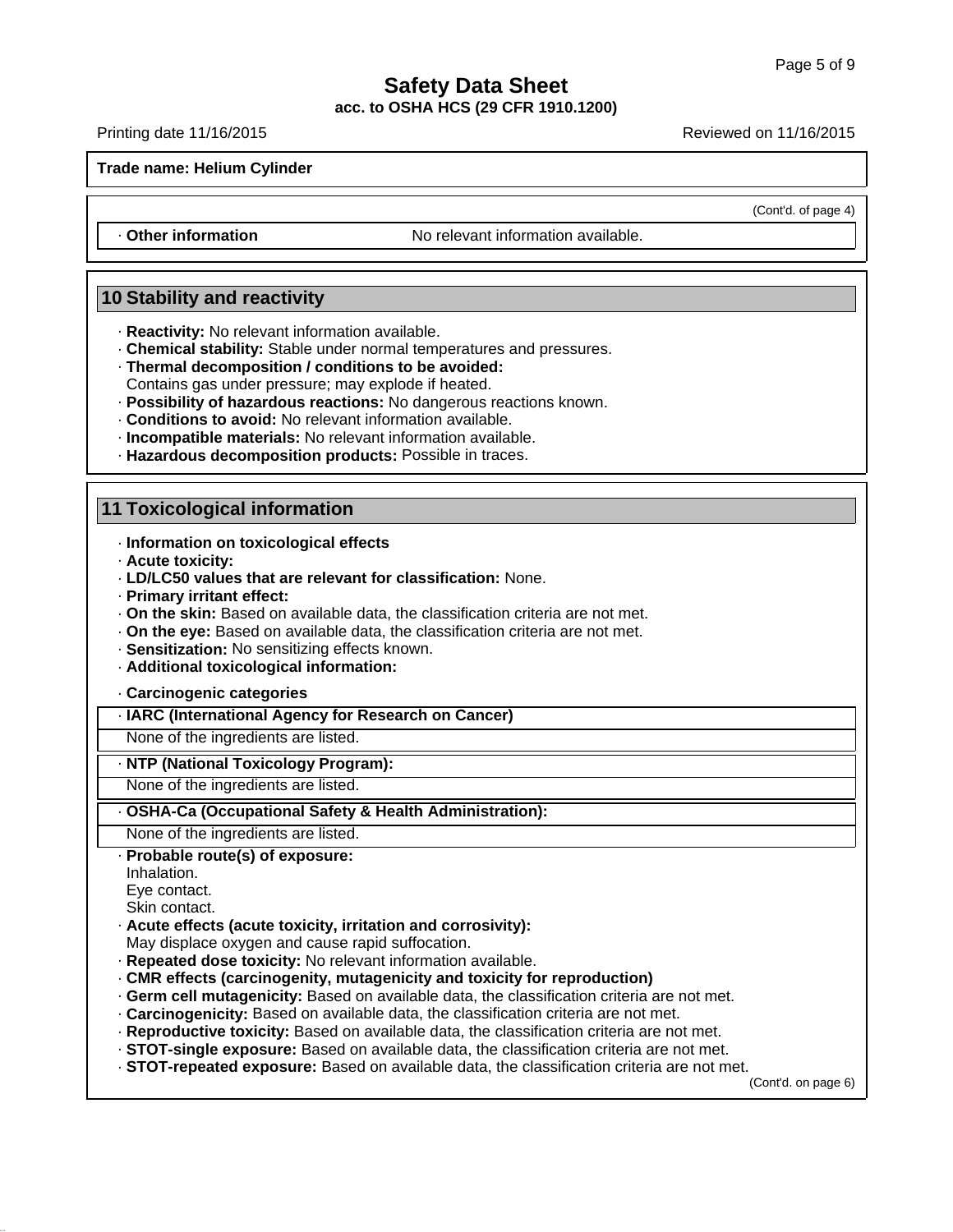· **Aspiration hazard:** Based on available data, the classification criteria are not met.

Printing date 11/16/2015 Reviewed on 11/16/2015

**Trade name: Helium Cylinder**

(Cont'd. of page 5)

# **12 Ecological information**

- · **Toxicity**
- · **Aquatic toxicity:** No relevant information available.
- · **Persistence and degradability:** No relevant information available.
- · **Behavior in environmental systems**
- · **Bioaccumulative potential:** No relevant information available.
- · **Mobility in soil:** No relevant information available.
- · **Additional ecological information**
- · **General notes:** Generally not hazardous for water
- · **Other adverse effects:** No relevant information available.

#### **13 Disposal considerations**

#### · **Waste treatment methods**

· **Recommendation:**

Must not be disposed of together with household garbage. Do not allow product to reach sewage system. The user of this material has the responsibility to dispose of unused material, residues and containers in compliance with all relevant local, state and federal laws and regulations regarding treatment, storage and disposal for hazardous and nonhazardous wastes.

#### · **Uncleaned packagings**

- · **Recommendation:** Disposal must be made according to official regulations.
- · **Recommended cleansing agent:** Water, if necessary with cleansing agents.

| · UN-Number<br>· DOT, ADR, IMDG, IATA | UN1956                                                         |
|---------------------------------------|----------------------------------------------------------------|
| · UN proper shipping name             |                                                                |
| · DOT, IMDG, IATA                     | COMPRESSED GAS, N.O.S. (HELIUM, COMPRESSED<br>AIR)             |
| · ADR                                 | 1956 COMPRESSED GAS, N.O.S. (HELIUM,<br><b>COMPRESSED AIR)</b> |
| · Transport hazard class(es)          |                                                                |
| · DOT                                 |                                                                |
|                                       |                                                                |
| · Class                               | 2 Gases                                                        |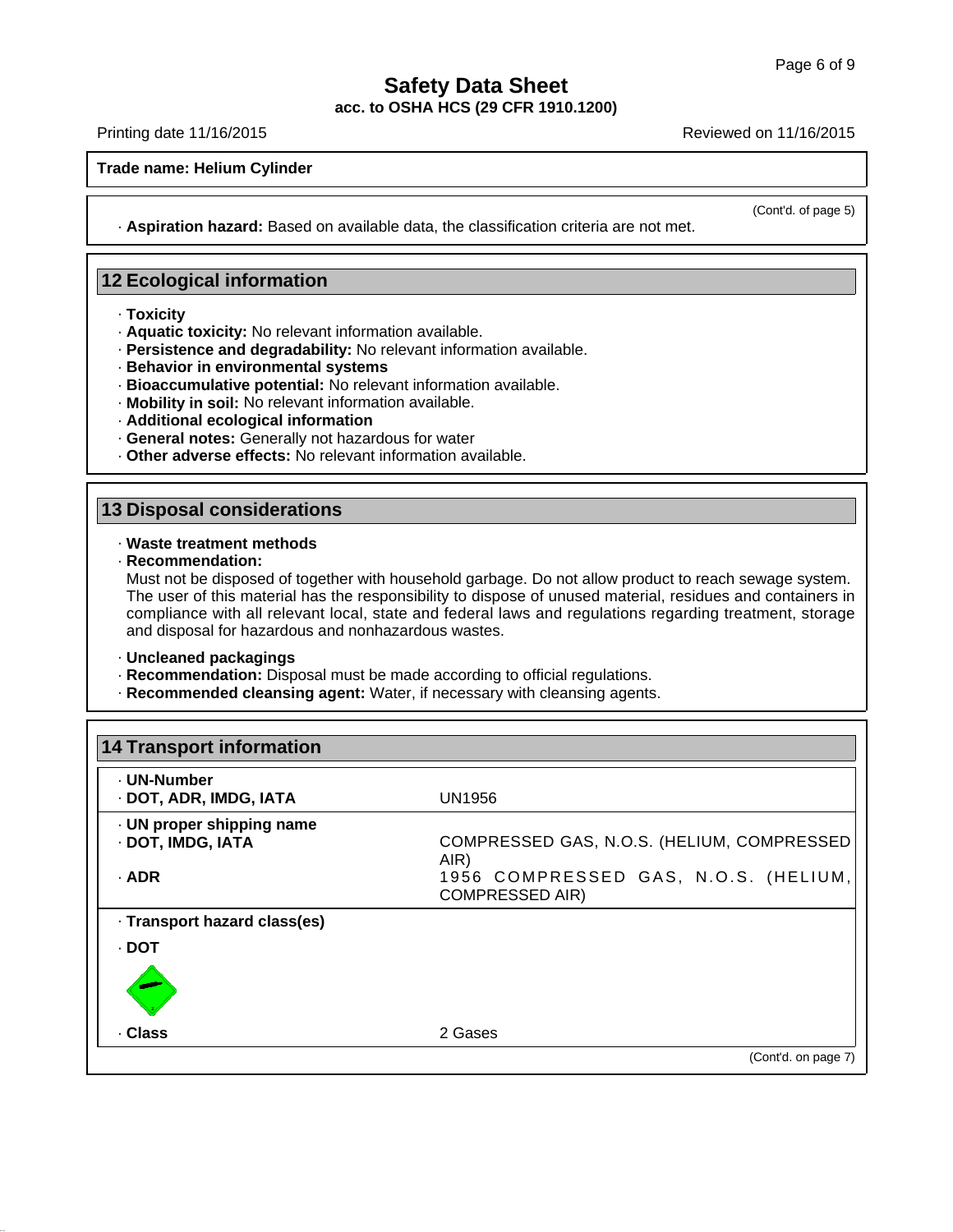Printing date 11/16/2015 **Reviewed on 11/16/2015** 

|                                                                                     | (Cont'd. of page 6)                                                                                              |
|-------------------------------------------------------------------------------------|------------------------------------------------------------------------------------------------------------------|
| · Label                                                                             | 2.2                                                                                                              |
| $·$ ADR                                                                             |                                                                                                                  |
|                                                                                     |                                                                                                                  |
| · Class                                                                             | 2 1A Gases                                                                                                       |
| · Label                                                                             | 2.2                                                                                                              |
| · IMDG, IATA                                                                        |                                                                                                                  |
|                                                                                     |                                                                                                                  |
| · Class                                                                             | 2 Gases                                                                                                          |
| · Label                                                                             | 2.2                                                                                                              |
| · Packing group                                                                     | This UN-number is not assigned a packing group.                                                                  |
| <b>Environmental hazards</b>                                                        | Not applicable.                                                                                                  |
| · Special precautions for user                                                      | <b>Warning: Gases</b>                                                                                            |
| Danger code (Kemler):                                                               | 20                                                                                                               |
| · EMS Number:                                                                       | $F-C, S-V$                                                                                                       |
| · Transport in bulk according to Annex II of<br><b>MARPOL73/78 and the IBC Code</b> | Not applicable.                                                                                                  |
| · Transport/Additional information:                                                 |                                                                                                                  |
| $·$ ADR                                                                             |                                                                                                                  |
| - Excepted quantities (EQ)                                                          | Code: E1<br>Maximum net quantity per inner packaging: 30 ml<br>Maximum net quantity per outer packaging: 1000 ml |
| · UN "Model Regulation"                                                             | UN 1956 COMPRESSED GAS, N.O.S. (HELIUM,<br>COMPRESSED, COMPRESSED AIR), 2.2                                      |

# **15 Regulatory information**

- · **Safety, health and environmental regulations/legislation specific for the substance or mixture** · **United States (USA)**
- · **SARA**
- · **Section 302 (extremely hazardous substances):**
- None of the ingredients are listed.
- · **Section 304 (emergency release notification):**
- None of the ingredients are listed.
- · **Sections 311/312 (hazardous chemical threshold planning quantity in pounds):**
- None of the ingredients are listed.

(Cont'd. on page 8)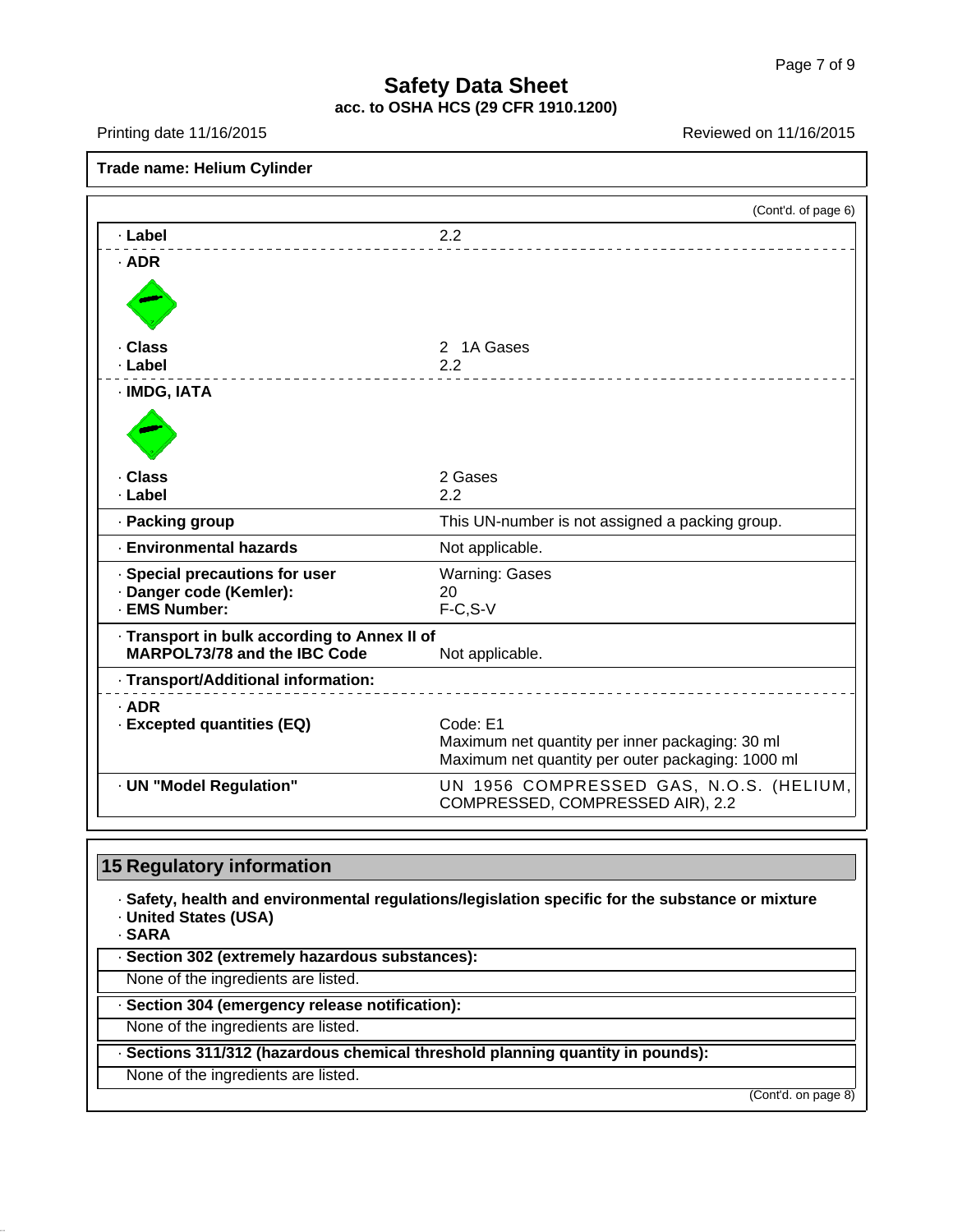# **Safety Data Sheet**

**acc. to OSHA HCS (29 CFR 1910.1200)** Printing date 11/16/2015 **Reviewed on 11/16/2015** 

| Trade name: Helium Cylinder                                         |                     |
|---------------------------------------------------------------------|---------------------|
|                                                                     | (Cont'd. of page 7) |
| · Section 355 (extremely hazardous substances):                     |                     |
| None of the ingredients are listed.                                 |                     |
| · Section 313 (Specific toxic chemical listings):                   |                     |
| None of the ingredients are listed.                                 |                     |
| · TSCA (Toxic Substances Control Act)                               |                     |
| 7440-59-7 helium                                                    |                     |
| · Proposition 65 (California)                                       |                     |
| . Chemicals known to cause cancer:                                  |                     |
| None of the ingredients are listed.                                 |                     |
| · Chemicals known to cause reproductive toxicity for females:       |                     |
| None of the ingredients are listed.                                 |                     |
| . Chemicals known to cause reproductive toxicity for males:         |                     |
| None of the ingredients are listed.                                 |                     |
| · Chemicals known to cause developmental toxicity:                  |                     |
| None of the ingredients are listed.                                 |                     |
| Carcinogenic categories                                             |                     |
| · EPA (Environmental Protection Agency):                            |                     |
| None of the ingredients are listed.                                 |                     |
| · IARC (International Agency for Research on Cancer):               |                     |
| None of the ingredients are listed.                                 |                     |
| · NIOSH-Ca (National Institute for Occupational Safety and Health): |                     |
| None of the ingredients are listed.                                 |                     |
| · Canadian substance listings                                       |                     |
| - Canadian Domestic Substances List (DSL):                          |                     |
| 7440-59-7 helium                                                    |                     |
| · Canadian Ingredient Disclosure list (limit 0.1%):                 |                     |
| None of the ingredients are listed.                                 |                     |
| · Canadian Ingredient Disclosure list (limit 1%):                   |                     |
| None of the ingredients are listed.                                 |                     |

# **16 Other information**

This information is based on our present knowledge. However, this shall not constitute a guarantee for any specific product features and shall not establish a legally valid contractual relationship.

· **Date of preparation / last revision** 11/16/2015 / -

· **Abbreviations and acronyms:** ADR: Accord européen sur le transport des marchandises dangereuses par Route (European Agreement concerning the International Carriage of Dangerous Goods by Road) IMDG: International Maritime Code for Dangerous Goods DOT: US Department of Transportation IATA: International Air Transport Association EINECS: European Inventory of Existing Commercial Chemical Substances

(Cont'd. on page 9)